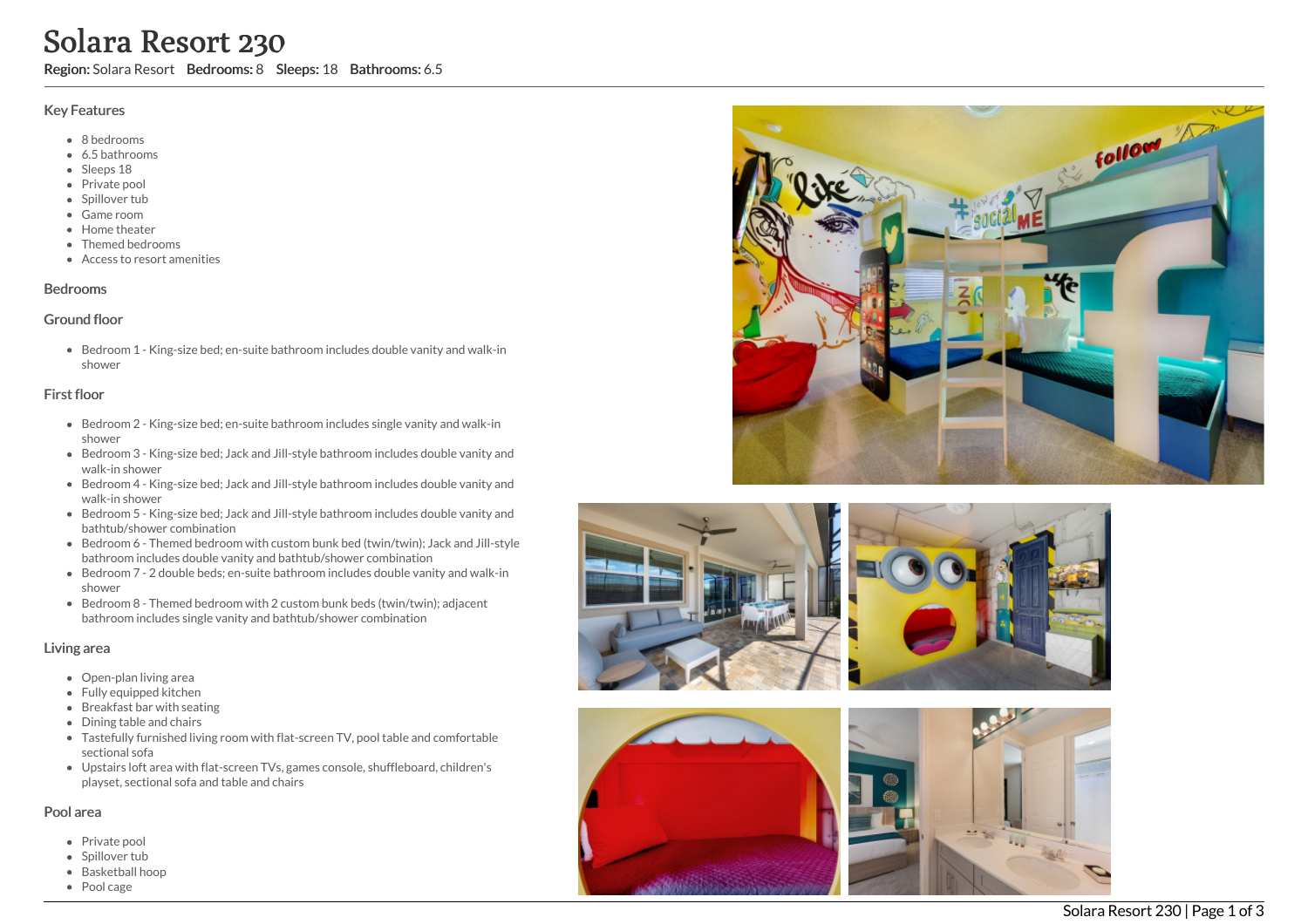- Pool fence
- Sunloungers
- Covered lanai with outdoor lounge seating, foosball, connect four and table and chairs

#### Home entertainment

- Flat-screen TVs in living areas and all bedrooms
- Game room with arcade games and basketball hoop game
- Home theater includes projector screen, arcade game and cinema-style seating

#### General

- Air conditioning throughout
- Complimentary wifi
- Bedding and towels included
- Private parking

## Laundry room

- Washer and dryer
- Iron and ironing board

# Children's equipment available for hire

- Crib
- Stroller
- High chair
- Pack and play

# Resort facilities

Located just 8 miles from Disney, Solara Resort is a brand new, exclusive resort offering guests a wide range of luxury amenities for an unforgettable holiday experience. Whether you choose to relax and unwind poolside in your own private cabana, enjoy a drink at the Tiki Bar or take a break at the Gelato cafe - Solara is the perfect place for relaxing under the Florida sun. At the centre of the resort you will find the Clubhouse, which features an extensive water complex with activities to suit the whole family. Kids can enjoy the splash pad and water slide but for the more adventurous, there is the FlowRider wave simulator with an expert team on site to teach you how to surf! Solara also benefits from a range of sporting facilities including a fitness center, sports courts, walking trails and a soccer field. When it $\tilde{A}$  $\phi$  $\tilde{a}$ , $\phi$ s finally time for a break, guests can relax in the top quality restaurants, cafes and bars available to everyone.

# Places of interest

- Airport 31 miles
- Disney World 8 miles
- Seaworld 18 miles
- Universal Studios 23 miles
- Legoland 30 miles
- Beaches (Cocoa Beach) 79 miles